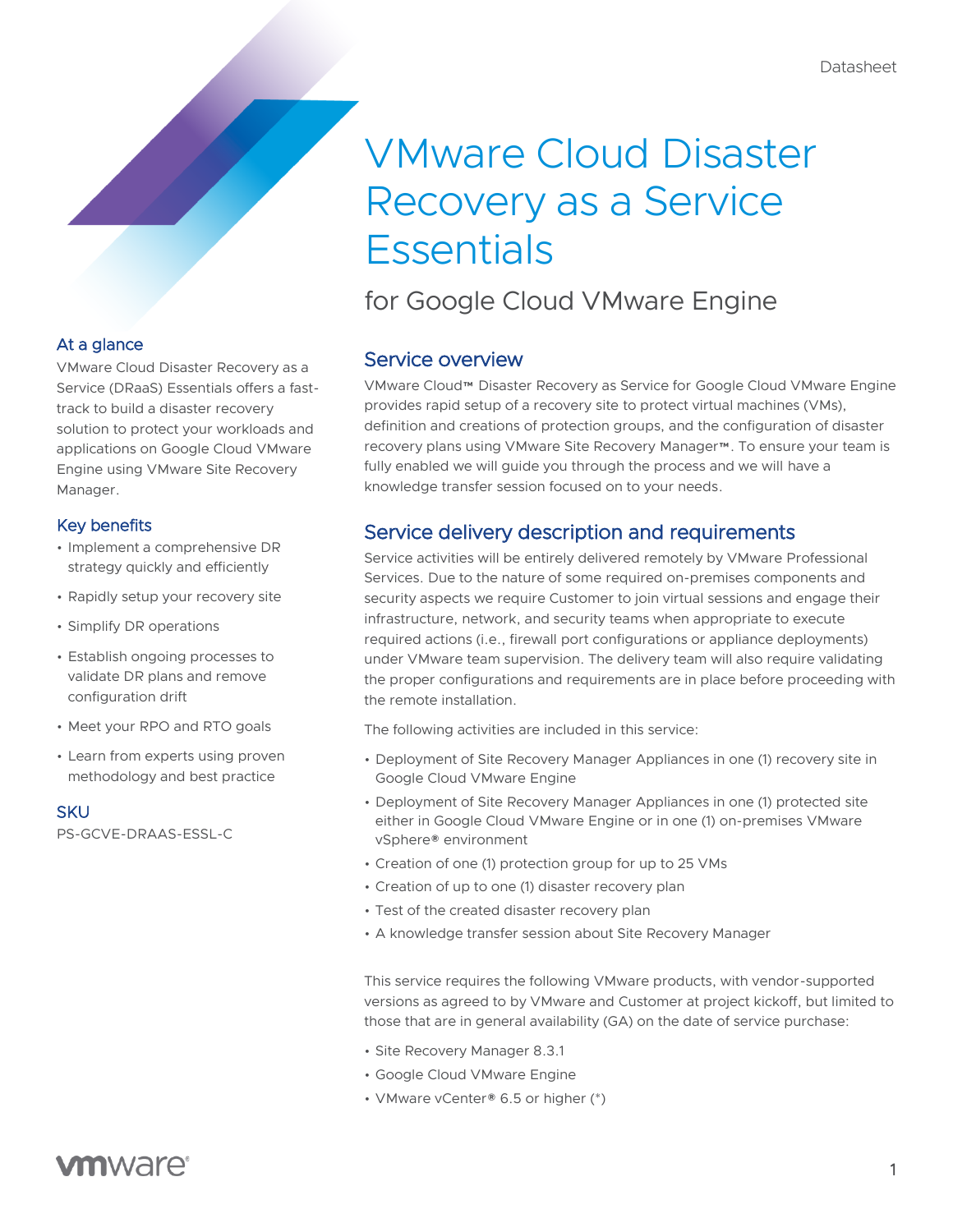(\*) Note: Please check the VMware products requirements and interoperability matrix links in the Appendix.

### Project scope

This service contributes to the development of the following capabilities:

- Replicate and protect workloads into Google Cloud VMware Engine
- Recover from data center outages

A specific set of scope parameters are defined in the following tables:

| <b>VMware Site Recovery Manager</b>                                                 |                                   |                                                                                                                                                                                        |
|-------------------------------------------------------------------------------------|-----------------------------------|----------------------------------------------------------------------------------------------------------------------------------------------------------------------------------------|
| Specification                                                                       | <b>Parameters</b>                 | Description                                                                                                                                                                            |
| <b>Site Recovery</b><br>Manager for<br>Google Cloud<br><b>VMware Engine</b>         | Up to one $(1)$<br>recovery site  | Site Recovery Manager for<br>hyperscalers license is required to<br>configure Google Cloud VMware<br>Engine as the recovery site.                                                      |
| Site Recovery<br>Manager on-<br>premises or<br>Google Cloud<br><b>VMware Engine</b> | Up to one $(1)$<br>protected site | Google Cloud VMware Engine or on-<br>premises components: one (1) vSphere<br>replication appliance and one (1) Site<br>Recovery Manager appliance deployed<br>in Customer environment. |
| Protection groups                                                                   | Up to one $(1)$                   | Site Recovery Manager Server<br>protection group configured.                                                                                                                           |
| Recovery plans                                                                      | Up to one $(1)$                   | Site Recovery Manager Server<br>Recovery plan configured.                                                                                                                              |
| Recovery plan<br>testing and<br>cleanup                                             | Up to two $(2)$                   | Test and cleanup for a recovery plan<br>consisting of no more than five (5) VMs<br>and no larger than 40GB each.                                                                       |
| <b>Virtual Machines</b><br>(VMs) protected                                          | Up to twenty-<br>five $(25)$      | VMs to be protected.                                                                                                                                                                   |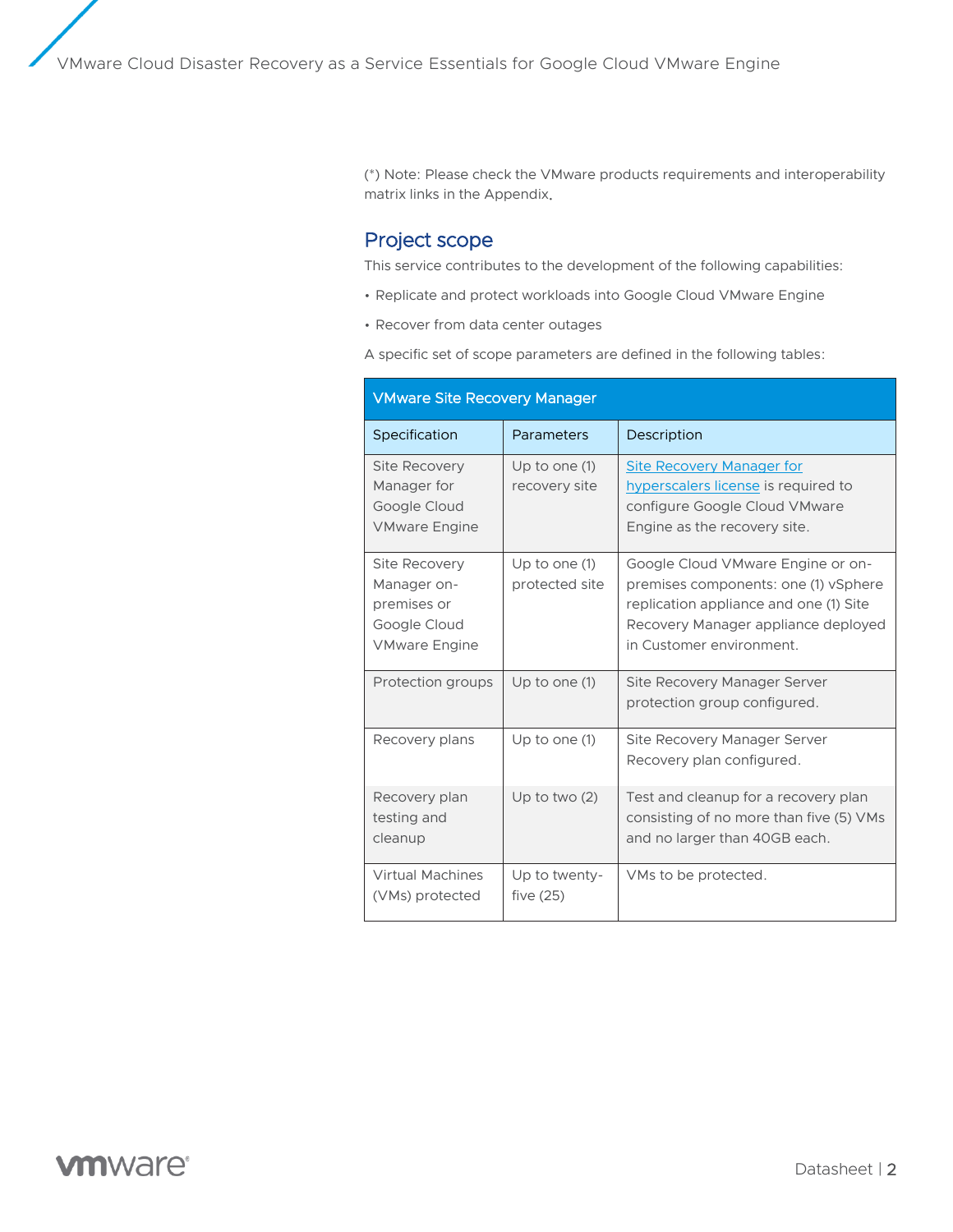### Out of scope

The following are out of scope items for this service.

#### General

- Installation and configuration of custom or third-party applications and operating systems on deployed virtual machines
- Operating system administration including the operating system itself or any operating system features or components
- Management of change to virtual machines, operating systems, custom or third-party applications, databases, and administration of general network changes within Customer control
- Remediation work associated with any problems resulting from the content, completeness, accuracy, and consistency of any data, materials, or information supplied by Customer
- Installation or configuration of VMware products not included in the scope of this document
- Installation and configuration of third-party software or other technical services that are not applicable to VMware components
- Installation and configuration of Customer-signed certificates
- Customer solution training other than the defined knowledge transfer session

#### Google Cloud VMware Engine

- Creation of the private cloud in Google Cloud VMware Engine
- Creation and configuration of additional SDDC(s) and clusters
- VPNs and network connectivity configurations
- Creation of user roles and groups
- Creation of local accounts
- Configuration of LDAP/Active Directory sources
- Creation of networking segments, VPNs, and additional firewall rules not defined by the specific service scope
- Design or configuration of interconnectivity between different SDDCs or other native cloud services

#### Site Recovery Manager

- Configuration of on-premises networking and firewall components
- Protection of VMs created by vSphere vApp(s)
- Protection of fault tolerant VMs
- Protection of VMs with shared disks
- Replication using array-based, VVOLs, and storage policy protection groups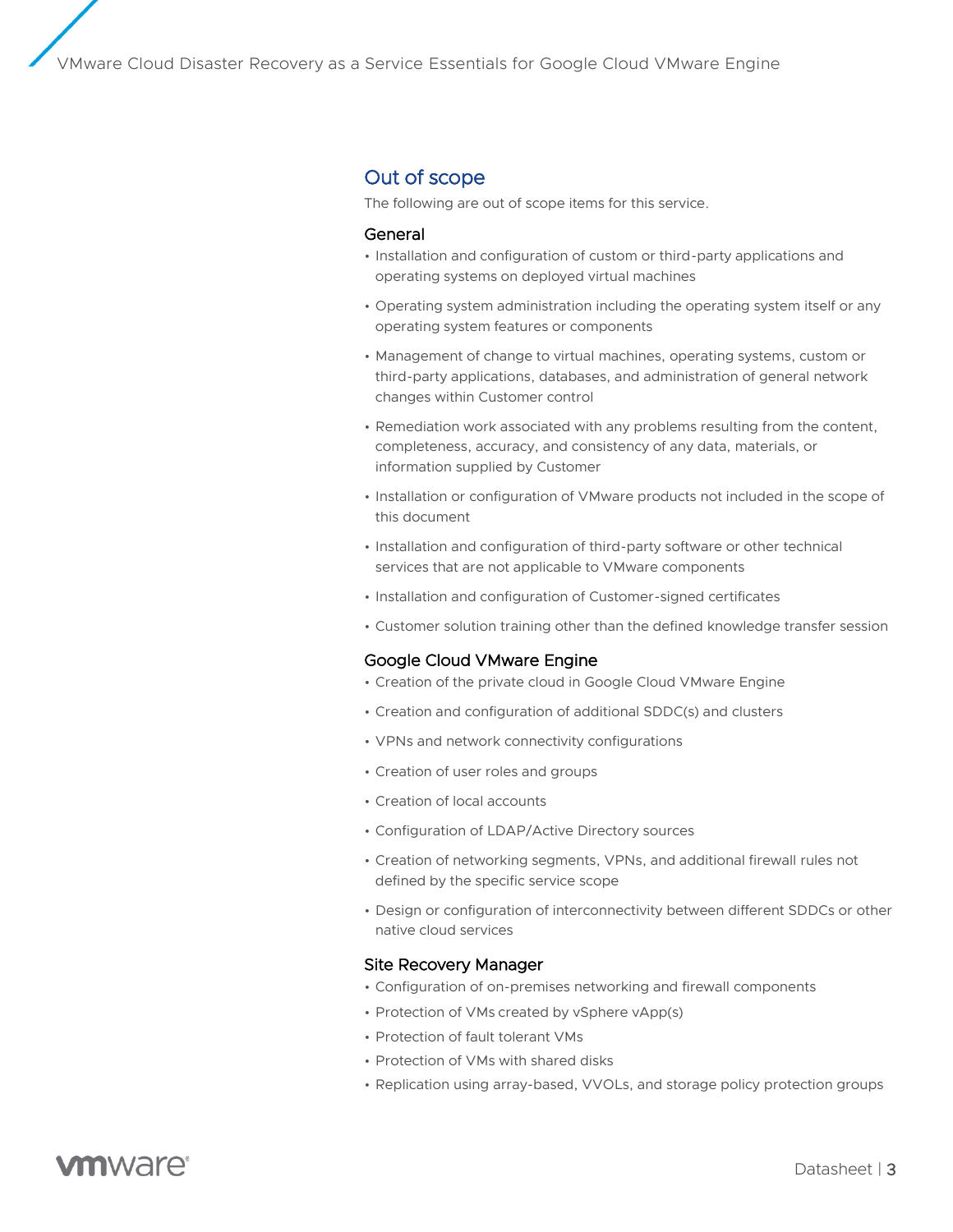### Estimated schedule

VMware estimates that the duration of this project will not exceed 1 weeks. VMware will operate according to a schedule agreed to by both parties. Typically, services are performed during normal business hours and workdays (weekdays and non-holidays).

# Project activities

#### Phase 1: initiate

VMware hosts a project initiation call with key Customer and VMware stakeholders.

Topics to be discussed include:

- Project business drivers, scope, and objectives
- Project deadlines, timelines, scheduling, and logistics
- Identification of key Customer team members who VMware will work with to accomplish the tasks defined in this datasheet
- Technology prerequisites necessary for a successful project, including review of the service checklist for the VMware solution
- Confirmation of team members and contact details will be exchanged to schedule the project kickoff meeting

Deliverables include:

• Initial pre-engagement call

#### Phase 2: plan

VMware leads a project kickoff meeting with Customer to assess prerequisite completion readiness, review the VMware architecture, and confirm project milestone dates.

#### The objectives of the meeting are as follows:

- Introducing the VMware team, roles, and responsibilities
- Describing the project goals, phases, and key dates
- Explaining the expected project results and deliverables
- Agreeing on communication and reporting process
- Validating the project expectations and clarifying roles and responsibilities

After Customer and VMware agree on project expectations, the VMware project manager and the Customer project manager work together on the detailed project plan.

#### Deliverables include:

- Project kickoff meeting minutes
- Site Recovery Manager presentation
- Collected list of VMs to be protected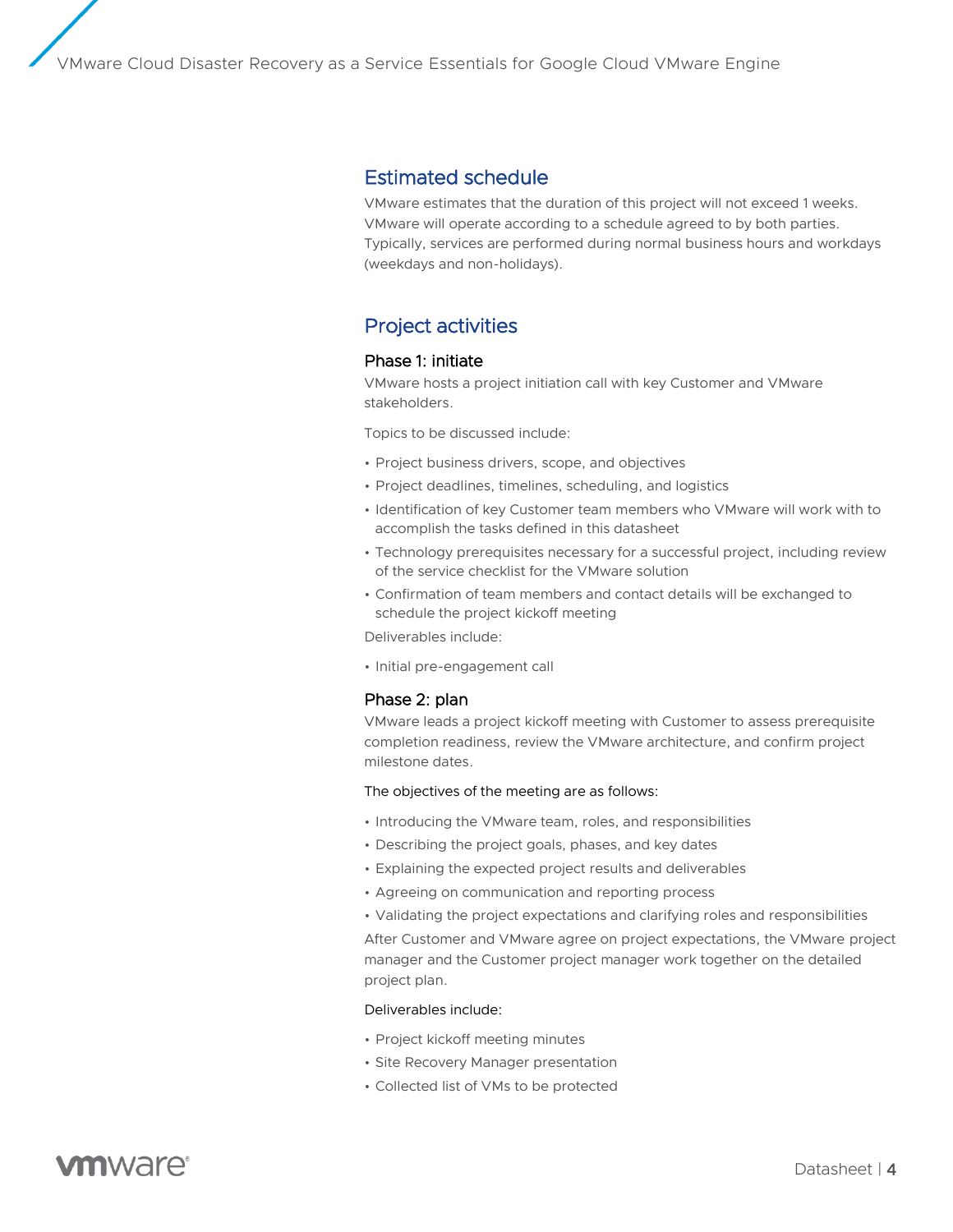#### Phase 3: execute

The key activities for this phase are organized into Deploy and Knowledge Transfer subphases.

In the Deploy subphase VMware deploys, documents, and validates the technology components according to the specifics. VMware does the following:

- Installs and configures the VMware technologies according to the specifications
- Finalizes the configuration workbook
- Review and validation of the VMs to be protected
- Creation of protection group(s)
- Creation of recovery plan(s) for Site Recovery Manager
- testing activities for the recovery plan(s)

Deliverables include:

- Solution specification workbook
- Solution verification workbook
- Knowledge transfer workshops up to two (4) hours

#### Phase 4: close

VMware conducts a closure meeting of up to two (2) hours with the Customer covering project status, reviewing completions, next steps and how to engage with VMware support going forward.